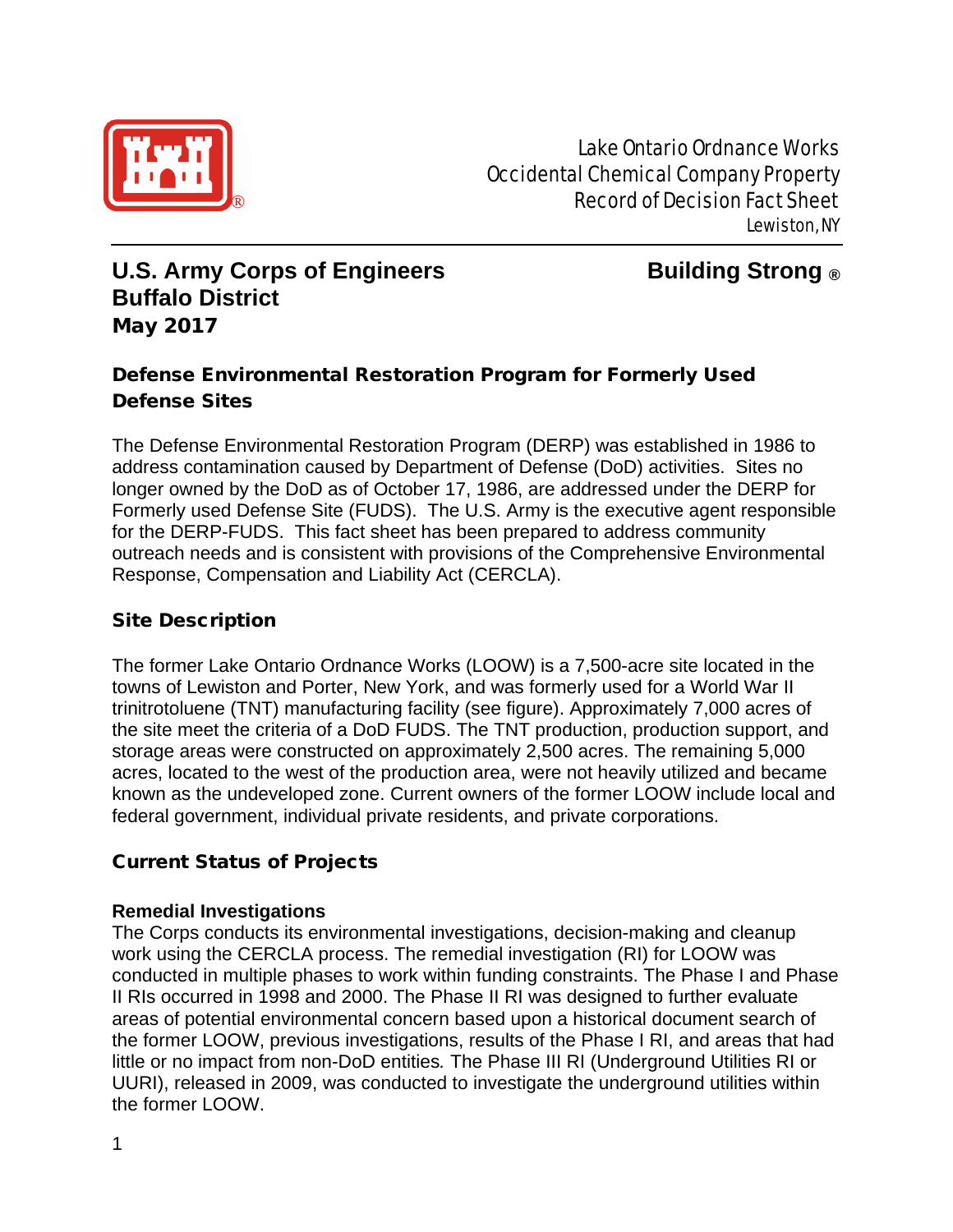The Phase IV RI was performed between 2009-2010 and released in October 2011. Activities included an evaluation of the nature and extent of potential DoD contamination at the former LOOW Waste Water Treatment Plant (WWTP). The former LOOW WWTP, currently owned by the Town of Lewiston, was built during World War II and provided primary treatment of storm, sanitary, and process wastewaters from the original TNT production plant and later DoD operations. The RI for the Occidental Chemical Corporation Property (OCCP) was published in April 2013. OCCP was part of the undeveloped zone at the former LOOW.

#### **Risk Assessments**

A human health risk assessment was performed for all exposure units (EUs) within the former LOOW, which were evaluated during the Phase I, II, III, and IV RIs. The objective of the HHRA was to estimate the nature and probability of adverse health effects in humans who may be exposed to chemicals within the EUs and to answer the overall question of "What is the risk and how bad is it?" Additionally, a screening level ecological risk assessment was performed to evaluate whether or not there was a potential risk to ecological receptors at the former LOOW. The RI's for both the WWTP (Phase IV RI) and the OCCP included the results of the risk assessments for these two properties.

#### **Feasibility Studies**

The recommended path forward for each EU is based on the results of the screening level ecological risk assessment and the human health risk assessment. The following three outcomes are considered for each EU:

- No further action recommendation,
- Inclusion into a feasibility study (FS) for potential remedial action, or
- Completion of an interim removal action with eventual inclusion into a FS.

The final path forward for each EU will be based on risk management decisions made by the Corps' Remedial Project Manager in consultation with members of the technical team and Corps' DERP-FUDS policy decision makers. A FS report for the WWTP was published in June 2014. A FS report for EU 8 at the OCCP was published in June 2015.

#### **Record of Decision**

During 2015-2016, the Corps of Engineers released a feasibility study and proposed plan for the OCCP. The proposed plan identified Alternative 4: excavation, and off-site disposal of contaminated soils as the preferred alternative. This alternative is the selected remedy in the 2017 record of decision for the OCCP. Responses to comments received on the proposed plan were included in the record of decision.

#### **Groundwater Monitoring Well Decommissioning**

A groundwater monitoring well decommissioning completion report was published in June 2013 that documents the activities conducted and procedures implemented during the decommissioning of monitoring wells (MWs) at the former LOOW. Decommissioning of 19 MWs was completed using a grout in-place method. The MW decommissioning activities were completed between March 18 - 22, 2013, in accordance with applicable